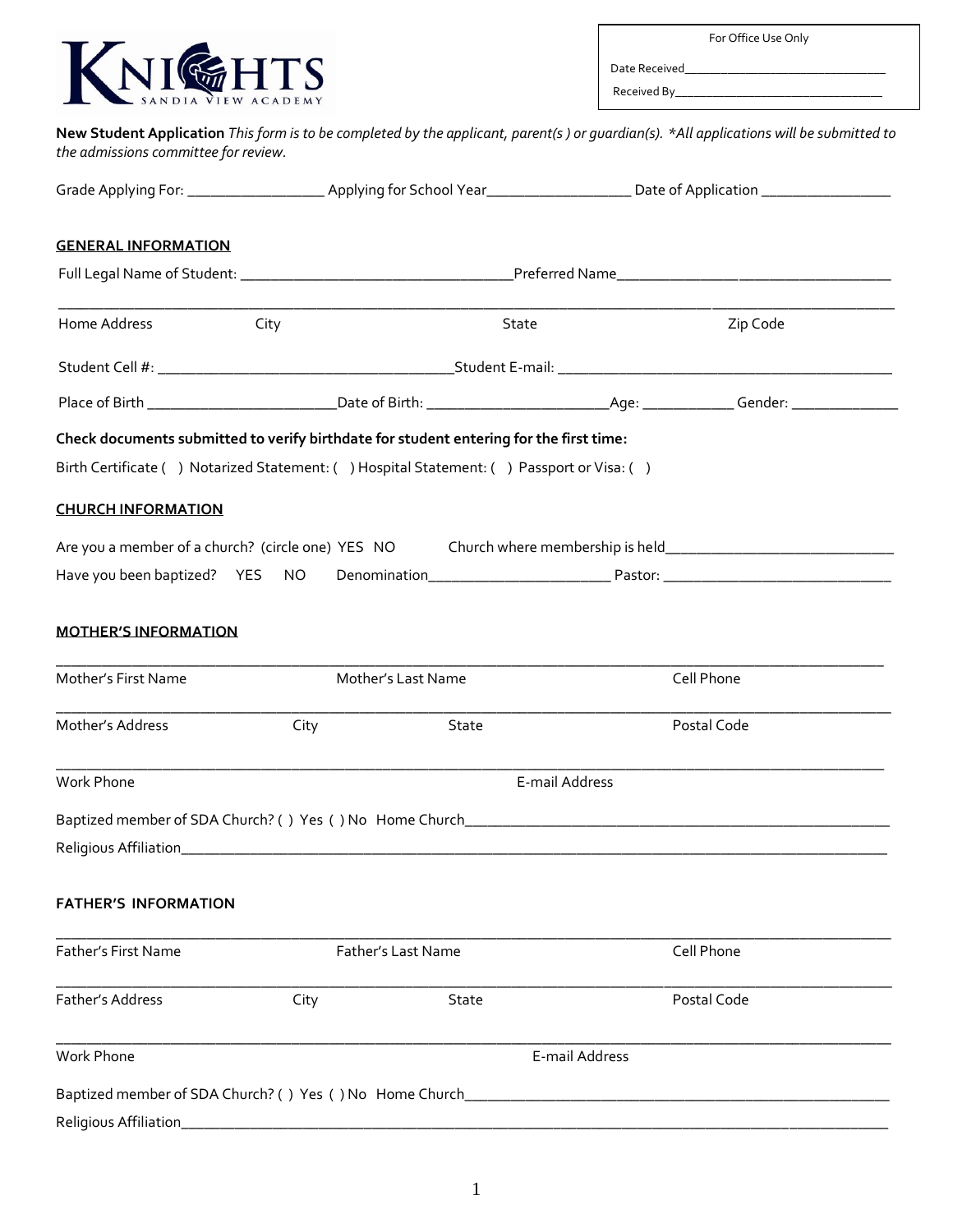# **OTHER GUARDIAN'S INFORMATION**

| Last Name<br><b>First Name</b> |                                                                    |                | Cell Phone |             |                                                                                                                                |
|--------------------------------|--------------------------------------------------------------------|----------------|------------|-------------|--------------------------------------------------------------------------------------------------------------------------------|
| Address                        | City                                                               | State          |            | Postal Code |                                                                                                                                |
| Work Phone                     |                                                                    | E-mail Address |            |             |                                                                                                                                |
|                                |                                                                    |                |            |             |                                                                                                                                |
| <b>SCHOOL INFORMATION</b>      |                                                                    |                |            |             |                                                                                                                                |
|                                |                                                                    |                |            |             |                                                                                                                                |
|                                |                                                                    |                |            |             |                                                                                                                                |
|                                |                                                                    |                |            |             |                                                                                                                                |
|                                |                                                                    |                |            |             |                                                                                                                                |
|                                |                                                                    |                |            |             |                                                                                                                                |
|                                | Does this student have an unpaid account at another school? If so: |                |            |             |                                                                                                                                |
|                                |                                                                    |                |            |             | Have you ever been expelled, denied re-enrollment at a school, counseled not to return to a school, or been the subject of any |
|                                | <b>FAMILY INFORMATION</b> (circle all that apply):                 |                |            |             |                                                                                                                                |
| Applicant lives with:          |                                                                    | <b>MOTHER</b>  | FATHER     | STEP-PARENT | <b>GUARDIAN</b>                                                                                                                |

### **PHOTO RELEASE**

The undersigned herby consents that any illustrations, photographs, reproductions, quotations, or the like made by SVA may be used for educational, instructional, or advertising purposes, including on the yearbook, newspaper, social media, website or for promotional purposes (school marketing brochures, handouts, etc..) without further permission or consideration of the undersigned.

Please mark one of the following:

\_\_\_\_\_\_\_\_\_ I give permission to use the name and/or pictures of student in SVA publications and all promotional and newsletter publications either in print or electronic formats.

\_\_\_\_\_\_\_\_\_ I do not want pictures or names of the student used in any SVA publications and all promotional and newsletter publications either in print or electronic formats.

| Parent or Legal Guardian Signature: |  |
|-------------------------------------|--|
|-------------------------------------|--|

# **YEARLY ABSETOS NOTIFICATION**

Sandia View Academy: 65 Sandia View Lane Corrales, NM 87048 (County: Sandoval)

Subject: Required Notification to Parents, Teachers, and Employees (Method of Distribution: Handed to Parents)

The inspection and management plan for Asbestos-Containing-Building-Materials (ACBM) required by the Federal Asbestos Hazard Emergency Response Act (AHERA) has been performed for this school. The management plan has been submitted to the state for review and approval. A copy is on file at the school office and is available for public inspection upon reasonable notice. If desired, a copy of the plan may be obtained upon payment of a reasonable reproduction cost.

**Parent Signature**\_\_\_\_\_\_\_\_\_\_\_\_\_\_\_\_\_\_\_\_\_\_\_\_\_\_\_\_\_\_\_\_\_\_\_\_\_\_\_\_\_\_\_\_\_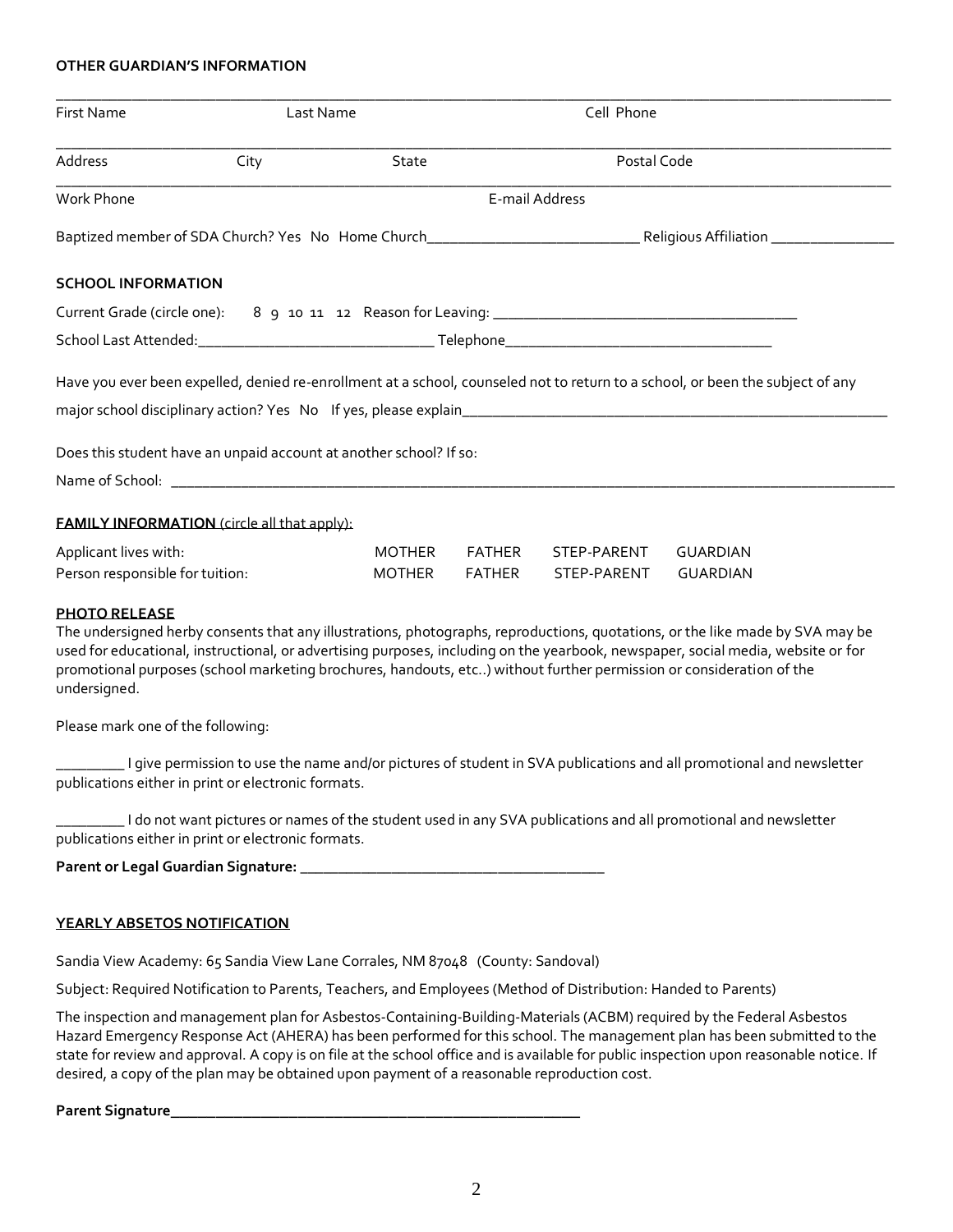# **COMMUNITY SERVICE PERMISSION FORM**

We want students to discover their passion for ministry and engage in acts of service. Sandia View Academy participates in community service programs throughout the school year. Students are required to earn 25 hours of community service each year and this gives us the opportunity to help them with their hours and expand their community service experience.

The undersigned herby consents that the student has permission to leave campus with a school sponsor and participate in community service throughout the school year without further permission or consideration of the undersigned.

**Parent or Legal Guardian Signature: \_\_\_\_\_\_\_\_\_\_\_\_\_\_\_\_\_\_\_\_\_\_\_\_\_\_\_\_\_\_\_\_\_\_\_\_\_\_\_\_** 

# **ACCEPTABLE INTERNET USE POLICY**

Sandia View Academy of the Seventh-day Adventist education system is pleased to offer their students access to a computer network for electronic mail and the Internet. To gain access to email and the Internet, both parent and student must sign and return this form to the school.

The Internet is a powerful resource for expanding the education experience of each student. Access to email and the Internet will enable students to explore thousands of libraries, databases and bulletin boards while exchanging messages with Internet users throughout the world. Unfortunately, it is true that some material accessible via the Internet may contain items that are illegal, defamatory, inaccurate or offensive. We believe, however, that the benefits to students in the form of information resources and opportunities for collaboration exceed any disadvantages and therefore, support the school's choosing to make the Internet available to our students. But because ultimately, parents and guardians are responsible for setting and conveying the standards that their children should follow when using media and information sources, we respect each family's right to decide whether or not to apply for access for their student while at SVA.

Since the network is provided for students to conduct research and communicate with others, access is given to students who agree to act in a considerate and responsible manner. Parental permission is required. **Access to our Internet is a privilege-not a right.** Access entails responsibility.

Students are responsible for Christian behavior and communication on the school computer network, just as they are anywhere on the school campus. It is presumed that users will comply with school standards and will honor the agreements they have signed. The school takes very seriously the responsibility for appropriate use of the network. School staff will guide students toward resources acceptable within the framework of the general school standards. If a student should access inappropriate material, the school will not be liable and the student will forfeit network privileges at this institution.

Computer storage files will be treated like school lockers. School staff may review files and communication to maintain system integrity and insure that users are using the system responsibly.

Students will adhere to Christian principles and will:

- be responsible and courteous in all communications utilizing technology,
- be responsible with all computer hardware and software,
- keep their passwords to themselves,
- respect the confidentiality of folders, work and files of others,
- learn about and observe copyright laws.

Any activity not in accordance with these general rules may result in a loss of access as well as other disciplinary or legal action.

As a user of the school's computer network, I agree to comply with the above stated rules (on the front) – communicating over the network in a reliable fashion while honoring all relevant laws and restrictions.

# **Student Signature\_\_\_\_\_\_\_\_\_\_\_\_\_\_\_\_\_\_\_\_\_\_\_\_\_\_\_\_\_\_\_\_\_\_\_\_\_\_\_\_\_\_\_\_\_\_\_\_\_\_\_\_**

As the parent or legal guardian of the student signing above, I grant permission for my son, daughter or legal charge to access networked computer services such as electronic mail and the Internet. I understand the individuals and families may be held liable for any inappropriate behavior. I understand that some materials on the Internet may be objectionable, but I accept responsibility to work with the school in guidance of Internet use-setting and conveying standards for my child to follow when selecting, sharing or exploring information and media.

# **Parent or Legal Guardian\_\_\_\_\_\_\_\_\_\_\_\_\_\_\_\_\_\_\_\_\_\_\_\_\_\_\_\_\_\_\_\_\_\_\_\_\_\_\_\_\_\_\_\_\_\_\_**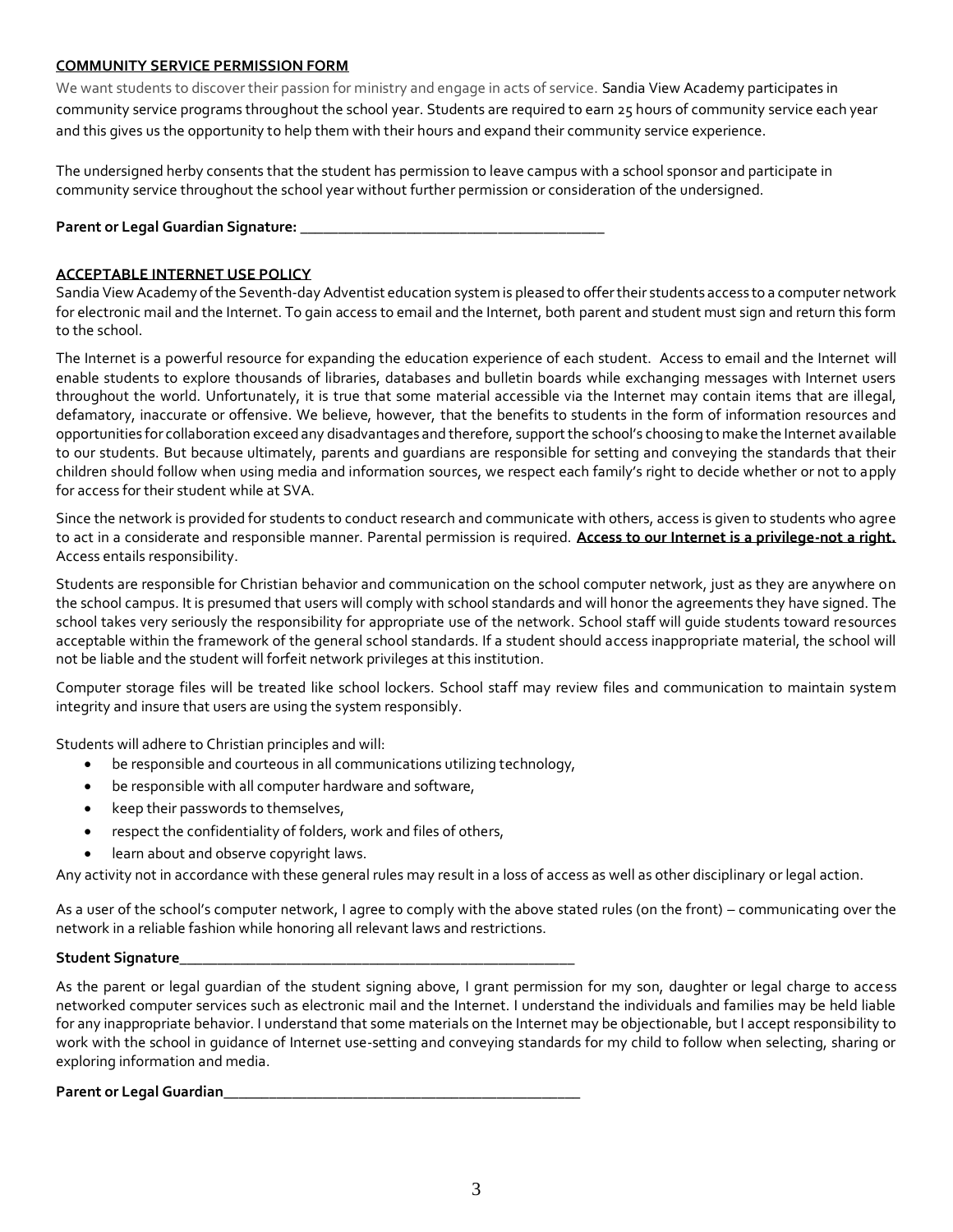#### **DROP OFF AND PICK-UP AUTHORIZATION FORM**

NO ONE WILL BE PERMITTED TO PICK UP OUR CHILD IF THEIR NAME IS NOT LISTED BELOW. MAKE SURE YOU LIST ALL ADULTS EVEN IF YOU RESIDE IN THE SAME HOUSEHOLD.

# **THE FOLLOWING ADULTS ARE AUTHORIZED TO PICK UP MY CHILD FROM SCHOOL**

| <u>Cell Phone: ___________________</u>                                           | Work Phone: __________________      | Home Phone: 2000               |  |
|----------------------------------------------------------------------------------|-------------------------------------|--------------------------------|--|
| <u>Cell Phone: ____________________</u>                                          | <u>Work Phone: ________________</u> | Home Phone: _______________    |  |
|                                                                                  |                                     |                                |  |
| PERSONS OTHER THAN PARENT/GUARDIAN AUTHORIZED TO PICK-UP AND/OR DROP OFF STUDENT |                                     |                                |  |
|                                                                                  |                                     |                                |  |
| <u>Cell Phone: ___________________</u>                                           | Work Phone: Work Phone:             | Home Phone: 2000               |  |
|                                                                                  |                                     |                                |  |
|                                                                                  | <u>Work Phone: _______________</u>  | Home Phone: __________________ |  |

## **OVER THE COUNTER MEDICATION RELEASE FORM**

The staff of Sandia View Academy will not be able to administer any medications to your student without this form being signed. Please mark each medication that the staff can administer as directed on the medication label.

I authorize SVA to provide (when it is necessary) my child: with the following non-prescription medication (Please check all approved):

| Advil         | 5. Pepto-Bismol         |
|---------------|-------------------------|
| <u>vlenol</u> | 6. Benadryl Allergy     |
| Aspirin       | 7. Charcoal             |
| Ibuprofen     | 8. Hydrocortisone Cream |

Parent/Guardian Signature\_\_\_\_\_\_\_\_\_\_\_\_\_\_\_\_\_\_\_\_\_\_\_\_\_\_\_\_\_\_\_\_\_\_\_\_\_\_\_\_\_\_\_\_\_\_

# **STUDENT MEDICAL RECORD**

| Name of Student | <b>Birth Date</b> |  |
|-----------------|-------------------|--|
| Name of Father: | Name of Mother:   |  |

**HISTORY** (Please indicate any past or current allergies, illnesses, or physical problems):

| Allergies:               | <b>Illnesses</b>     |                        | <b>Physical/Development</b> |
|--------------------------|----------------------|------------------------|-----------------------------|
| Asthma                   | Cancer               | <b>Measles</b>         | Hearing problems<br>□       |
| Hay Fever                | Chicken Pox          | <b>Rheumatic Fever</b> | Heart problems<br>□         |
| <b>Insect Bites</b><br>□ | <b>Diabetes</b>      | Scarlet Fever          | Learning problems<br>□      |
| Penicillin               | Diphtheria           | Tuberculosis           | Speech problems<br>□        |
| Other:                   | Ear Infections       | Whooping Cough         | Vision problems             |
|                          | Epilepsy             | Other:                 | Other:<br>□                 |
|                          | <b>Heart Disease</b> | Other:                 |                             |

\_\_\_\_\_\_\_\_\_\_\_\_\_\_\_\_\_\_\_\_\_\_\_\_\_\_\_\_\_\_\_\_\_\_\_\_\_\_\_\_\_\_\_\_\_\_\_\_\_\_\_\_\_\_\_\_\_\_\_\_\_\_\_\_\_\_\_\_\_\_\_\_\_\_\_\_\_\_\_\_\_\_\_\_\_\_\_\_\_\_\_\_

Explain briefly factors such as surgeries, serious accidents or injuries, congenital defects, which may affect the child's school

experience: \_\_\_\_\_\_\_\_\_\_\_\_\_\_\_\_\_\_\_\_\_\_\_\_\_\_\_\_\_\_\_\_\_\_\_\_\_\_\_\_\_\_\_\_\_\_\_\_\_\_\_\_\_\_\_\_\_\_\_\_\_\_\_\_\_\_\_\_\_\_\_\_\_\_\_\_\_\_\_\_\_\_

# **IMMUNIZATIONS**

An official record of immunizations much accompany this medical record for all students entering school for the first time in the United States regardless of grade level. Records considered official are:

- State Immunization Record
- $\clubsuit$  Health Provider Record must have signature, stamp, or initials next to each date
	- **Physician's Record**
	- **EXECOUNTY Health Department Record**
- Official Immunization Record from another state
- Certificate of Exemption From School/DayCare Immunization Requirements (NM Dept. of Health form, completed)